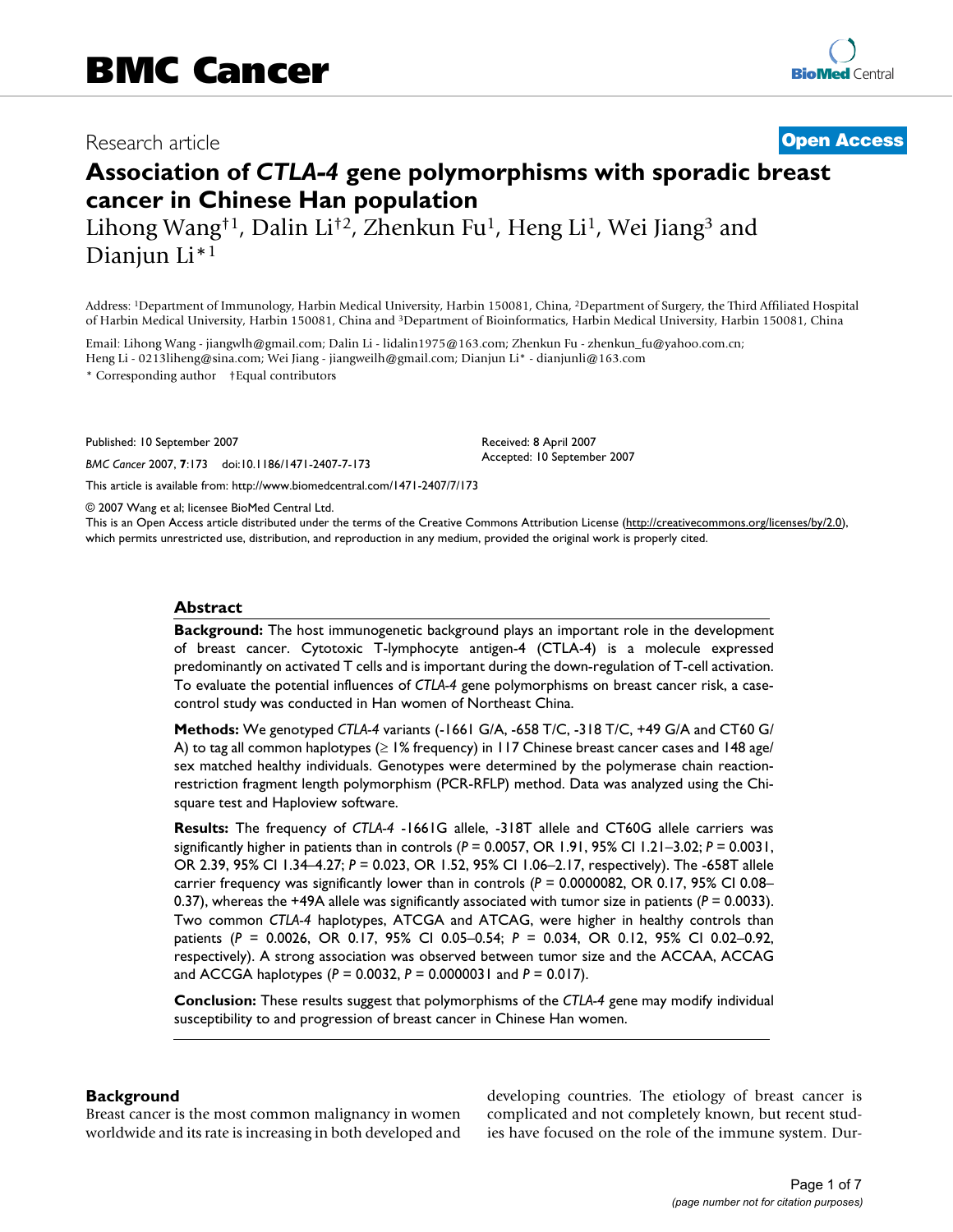ing the development of breast cancer, innate and adaptive responses are carefully orchestrated through soluble and membrane-bound regulators, resulting in the deployment of the most suitable effectors for controlling the growth of tumor. However, the biological importance of these responses is not fully understood [1]. The most significant anti-tumor response is cell-mediated and involves T lymphocytes and natural killer (NK) cells. Thus, the variants of those genes that regulate the activation and proliferation of T lymphocytes and NK cells may affect the risk of breast cancer.

Cytotoxic T-lymphocyte antigen-4 (CTLA-4), encoded by a gene on chromosome 2q33, is a receptor expressed by activated T lymphocytes. It interacts with the B-7 cell surface molecule on antigen-presenting cells and inhibits T cell activation and clonal expansion [2,3]. CTLA-4 blockade leads to enhancement of the immune response [4], rejection of tumors [5], or even cures mice of tumors when used in combination with tumor vaccines [6]. The *CTLA-4* gene consists of four exons and has been shown to be an important candidate gene for T cell-mediated diseases. More than 100 single-nucleotide polymorphisms (SNPs) have been identified in the *CTLA-4* gene region [7]. Several important polymorphic sites have been reported in the entire region of the *CTLA-4* gene. Among these variants, only A/G dimorphism at position +49 in exon 1 causes an amino acid exchange (threonine to alanine) in the peptide leader sequence of the CTLA-4 protein. Significantly increased expression of *CTLA-4* mRNA and protein have been shown in individuals carrying thymine at position -318 of the *CTLA-4* promoter and those homozygous for adenine at position 49 in exon 1 [8]. Ueda et al. reported that the G allele at the CT60 position was associated with a 50% decrease in the soluble CTLA-4 isoform [7]. Previous studies have extensively examined the association of polymorphisms within *CTLA-4* with autoimmune diseases including Graves' disease, type I diabetes, systemic lupus erythematosus, and Hashimoto's thyroiditis [7,9-11], as well as malignancy susceptibility [12-15]. Some reports imply that the distribution of certain alleles of the *CTLA-4* gene in cancer is contrary to autoimmune diseases: that is, those alleles that confer susceptibility to autoimmunity are sparse in patients with cancer or associated with good prognosis of the cancer. A recent report in an Iranian population showed that there was an association of an AA genotype at +49A/G with susceptibility to breast cancer and no significant differences in the promoter region (-1661 A/G and - 318 C/T) of the *CTLA-4* gene polymorphisms between patients and healthy controls [12,13]. To evaluate whether these polymorphisms of the *CTLA-4* gene were likely to be of importance in Chinese breast cancer, we typed patients and controls for five of these important SNPs in the Chinese Han population of Northeast China.

The five polymorphic sites of the *CTLA-4* gene included three in the promoter region  $(-1661 \text{ G/A}, -658 \text{ T/C}, -318)$  $T/C$ ), one in exon 1 (+49 G/A) and one in 3'-UTR (CT60)  $G/A$ ).

# **Methods**

## *Subjects*

The study group consisted of a total of 117 Chinese women with breast cancer, ranging in age from 30 to 73 years (mean age at diagnosis  $48.7 \pm 9.5$  years). These patients came from the Department of Abdominal Surgery (The Third Affiliated Hospital of Harbin Medical University). Breast cancer was diagnosed from surgical and pathological symptoms. The patients' pathological and clinical information were obtained from their medical files (Table 1). The control group came from healthy blood donors consisting of 148 unrelated age (mean age at sampling  $46.3 \pm 17.0$  years) matched women who were randomly selected from community volunteers in the same district, without a history of personal and familial malignancy and autoimmune disorders. Both patients and healthy controls originated from the Heilongjiang Province of China between September 2005 and June 2006. Samples were obtained from subjects after they had provided written informed consent.

#### *DNA extraction and genotyping*

Genomic DNA was extracted from 5 ml frozen whole blood using the DNA Extraction Kit (Qiagen, Germany) according to the manufacturer's protocol. A polymerase chain reaction-restriction fragment length polymorphism (PCR-RFLP) assay was used to detect dimorphism of - 1661 G/A, -658 T/C, -318 T/C, +49 G/A and CT60 G/A. The polymorphic region was amplified by PCR with a T-Gradient Thermoblock PCR System iometra, Germany) in a 25 µl reaction solution containing 0.3 µg genomic DNA,

**Table 1: Clinicopathologic features of breast cancer patients (n = 117)**

| Feature         | Cases, no. $(\%)$ |  |  |
|-----------------|-------------------|--|--|
| Tumor type      |                   |  |  |
| IDC             | 111(94.9)         |  |  |
| MC.             | 4(3.4)            |  |  |
| Other           | 2(1.7)            |  |  |
| Tumor size (cm) |                   |  |  |
| TZ <sub>2</sub> | 39 (33.3)         |  |  |
| 2 < TZ < 5      | 62 (53.0)         |  |  |
| TZ>5            | 13(11.1)          |  |  |
| Unknown         | 3(2.6)            |  |  |
| LN involvement  |                   |  |  |
| Positive        | 60(51.3)          |  |  |
| Negative        | 57 (48.7)         |  |  |

Abbreviations: IDC, infiltrative ductal carcinoma; MC, medullary carcinoma; LN, lymph node; TZ, tumor size.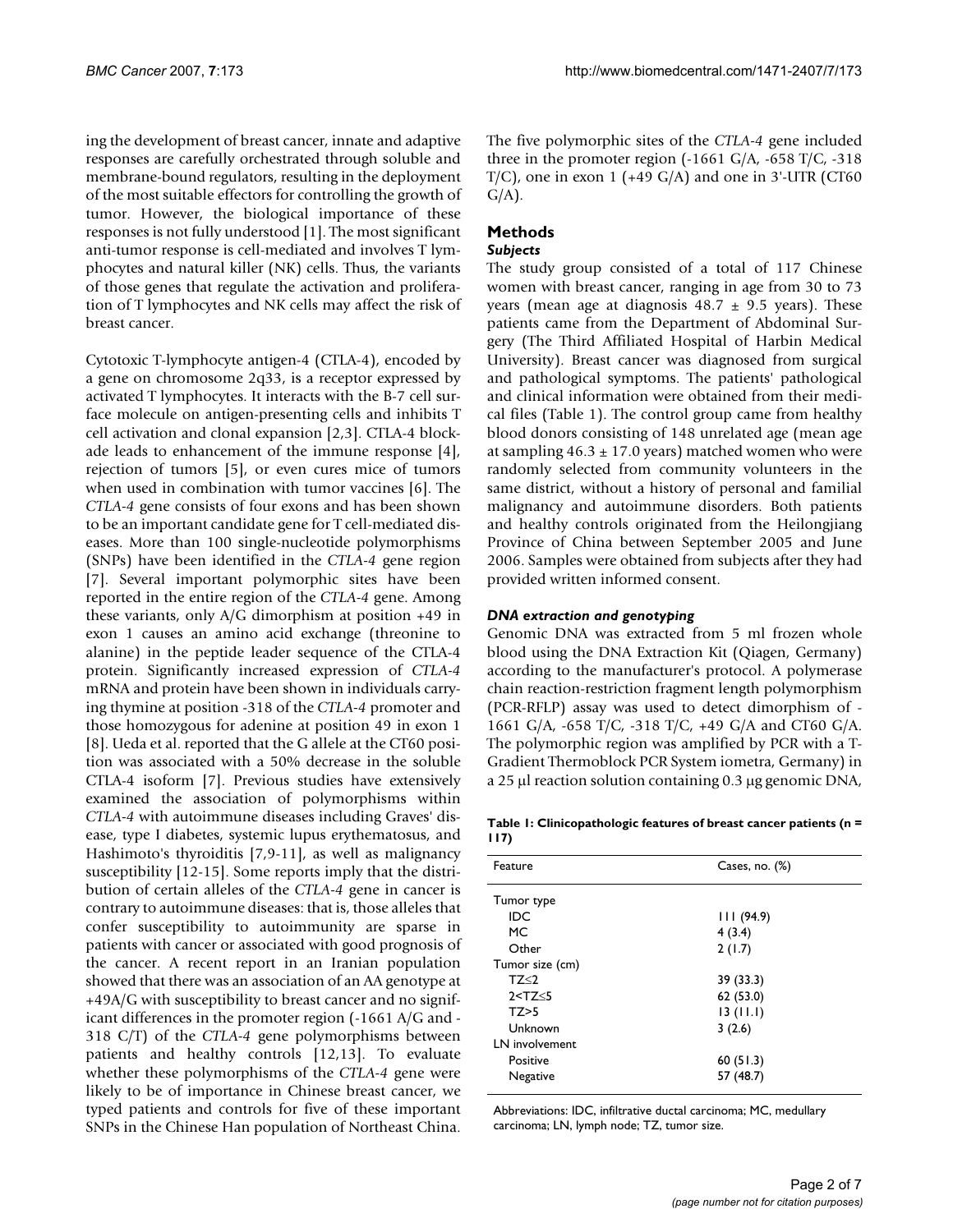| Reference SNP ID | Gene/SNP primer         | Sequence                                         | PCR program                       |
|------------------|-------------------------|--------------------------------------------------|-----------------------------------|
| rs4553808        | CTLA-4 -1661 G/A F      | $5'$ -<br><b>CTAAGAGCATCCGCTTGCAC</b><br>$CT-3'$ | 94°C 5 min; 30 cycles, 94°C 15s,  |
|                  | CTLA-4 -1661 G/A R      | $5^\circ$<br>TTGGTGTGATGCACAGAAGC<br>CTTT-3'     | 58°C 5s, 72°C 45s; 72°C 7 min     |
| rs11571317       | <b>CTLA-4 -658T/C F</b> | $5'$ -<br><b>ATCATTGGTCCTGTCTACAGC</b><br>$-3'$  | 94°C 5 min; 35 cycles, 94°C 30s,  |
|                  | CTLA-4 -658T/C R        | $5 -$<br><b>CTTCTAATGGTCCCTTGACAG</b><br>$-3'$   | 55.5°C 10s, 72°C 30s; 72°C 5 min  |
| rs5742909        | <b>CTLA-4 -318T/C F</b> | $5^{\circ}$<br>AAATGAATTGGACTGGATGG<br>$T-3'$    | 94°C 4 min; 30 cycles, 94 °C 30s, |
|                  | <b>CTLA-4 -318T/C R</b> | 5'-<br>TTACGAGAAAGGAAGCCGTG-<br>3'               | 55.6°C 5s, 72°C 30s; 72°C 4 min   |
| rs231775         | $CTLA-4 + 49G/A F$      | $5'$ -<br>AGTCTCACTCACCTTTGCAG-<br>3'            | 94°C 4 min; 30 cycles, 94°C 30s,  |
|                  | $CTLA-4 + 49G/A R$      | 5'-<br>GCTCTACCTCTTGAAGACCT-<br>3'               | 56.4°C 10s, 72°C 30s; 72°C 4 min  |
| rs3087243        | CTLA-4 CT60G/A F        | 5'-<br>GAGGTGAAGAACCTGTGTGT<br>TAAA-3'           | 94°C 5 min; 30 cycles, 94°C 30s,  |
|                  | CTLA-4 CT60G/A R        | $5 -$<br>ATAATGCTTCATGAGTCAGCT<br>$T-3'$         | 55.6°C 30s, 72°C 30s; 72°C 5 min  |

**Table 2: Primers and PCR programs for CTLA-4 PCR-RFLP genotyping**

 $1 \times$  PCR buffer, 0.3 mM MgCl<sub>2</sub>, 0.2 mM dNTPs, 2 U Taq DNA polymerase (Takara, Japan) and 0.1 µmol of each primer (Shenggong, China). SNPs were selected to tag all common (≥ 1% population frequency) *CTLA-4* haplotypes. Genotyping primers and PCR programs are shown in Table 2. PCR products were digested overnight with restriction enzymes (NEB, UK) according to the manufacturer's protocol and analyzed by 2% agarose gel electrophoresis. Restriction enzymes and the length of digested fragments are shown in Table 3. This methodology was robust with a 97.8% genotype success rate [16].

#### *Statistical analysis*

We tested for Hardy-Weinberg equilibrium (HWE) among cases and controls separately. SNPs were excluded from the analysis if they were out of HWE (*P* < 0.05), had a minor allele frequency of less than 5%, or had more than 25% missing data. The allele and genotype frequencies were obtained by direct counting. Statistical significance was defined as *P* < 0.05. We used Haploview 3.2 software to reconstruct haplotypes and estimate haplotype frequencies in the unrelated cases and controls. In order to obtain a measure of significance corrected for multiple testing bias we ran 10,000 permutations to compute *P-*values using the Haploview program. Comparisons of the distributions of the allele, genotype and haplotype frequencies were performed using the chisquare test. The relative risk associated with rare alleles was estimated as an odds ratio (OR) with a 95% confidence interval (CI).

#### **Table 3: Restriction enzymes and length of digested fragments**

|                    | $-1661$ G/A | $-658T/C$    | $-318T/C$      | $+49G/A$      | CT60G/A     |
|--------------------|-------------|--------------|----------------|---------------|-------------|
| Enzyme             | Mse I       | Aci I        | Mse l          | Bby I         | HpyCH4 IV   |
| Length of digested | A: 347+139  | $C: 254+112$ | $T: 130+96+21$ | $G: 255 + 56$ | $G: 107+71$ |
| fragments (bp)     | G: 486      | T: 366       | $C: 226 + 21$  | A: 311        | A: 178      |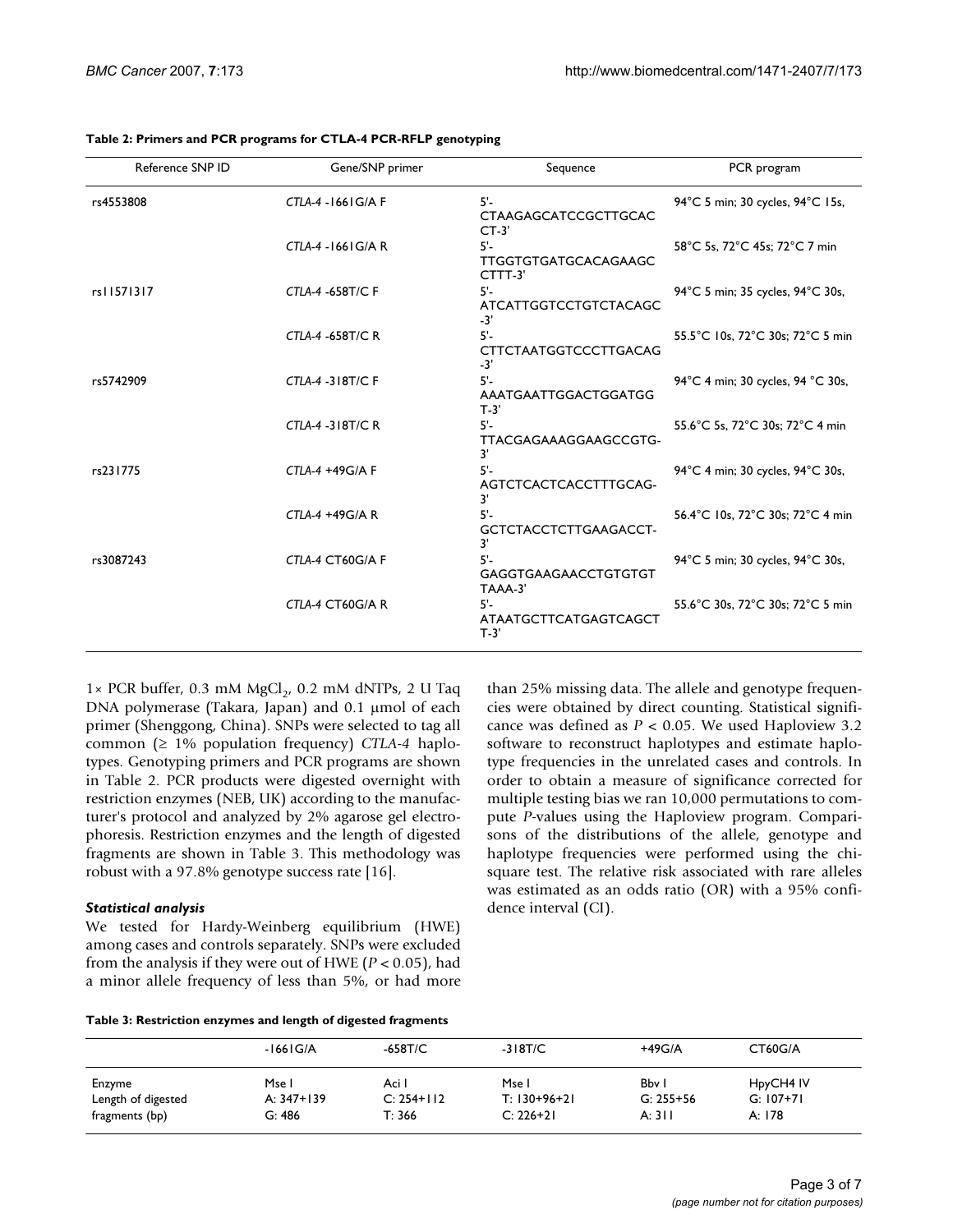### **Results**

#### *Genotype and allele frequencies*

The genotype and allele frequencies of the *CTLA-4* gene polymorphisms in breast cancer patients and healthy controls are shown in Tables 4 and 5. All of the five SNPs genotyped were in HWE (*P* > 0.05) in our case and control cohort. The minor allele frequencies were more than 5% and all of the missing data were less than 25%. When the genotype frequencies were compared between cases and controls, -1661, -658 and -318 SNPs showed statistically significant association (Details in Table 4). The *CTLA-4* - 1661 AA genotype and -318 CC genotype frequencies were lower in patients than in controls (*P* = 0.0022, OR 0.44, 95% CI 0.26–0.74; *P* = 0.0018, OR 0.37, 95% CI 0.20–0.69). The *CTLA-4* -1661G allele, -318T allele and CT60G allele carrier frequencies were significantly higher in patients than in controls (*P* = 0.0057, OR 1.91, 95% CI 1.21–3.02; *P* = 0.0031, OR 2.39, 95% CI 1.34–4.27; *P* = 0.023, OR 1.52, 95% CI 1.06–2.17, respectively). In contrast, the -658 CC genotype frequency was significantly higher (*P* = 0.0000027, OR 6.92, 95% CI 3.08–15.52) (Table 4) and the T allele carrier frequency was significantly lower in patients than in controls (*P* = 0.0000082, OR 0.17, 95% CI 0.08–0.37) (Table 5). After highly conservative correction for multiple testing, significant association was only observed for the -1661G, -658T and -318T alleles (*P* = 0.031, 0.00010 and 0.017, respectively). Statistical analysis revealed no significant differences in the genotype and allele frequencies in +49 G/A between patients and healthy controls. Analysis of association between genotypes and predictive factors of breast cancer revealed no association between genotypes at these five SNP sites and lymph node metastasis. Tumor size was significantly different between carriers of the AA (*P* = 0.026) and GG ( $P = 0.0018$ ) genotypes at position +49 G/A in comparison to other genotypes. In addition, we found a significant association between the +49A allele and tumor size  $(P = 0.0033)$ .

#### *Haplotypes analysis*

Haplotypes with frequencies  $\geq 1\%$  are shown in Table 6. The most frequent haplotypes observed in patients and controls were haplotype ACCAG (-1661A, -658C, -318C, +49A, CT60G) (25.5%) and ACCGA (27.1%). However, statistical analysis did not reveal significant differences in the frequencies of these two haplotypes between patients and healthy controls. The frequencies of haplotypes, ATCGA and ATCAG, were significantly lower in patients compared with healthy controls  $(P = 0.0026$  and  $P =$ 0.034, respectively). However, after the *P*-value was corrected for multiple testing using the permutation option available in Haploview 3.2 software, a significant association was only found for haplotype ATCGA (*P* = 0.012, OR 0.17, 95% CI 0.05–0.54).

Association with tumor prognostic or predictive factors was also observed with certain haplotypes. Although there was no association between haplotypes and lymph node metastasis in patients, we found strong association of tumor size with the ACCAA, ACCAG and ACCGA haplotypes (*P* = 0.0032, *P* = 0.0000031 and *P* = 0.017, respectively).

#### **Discussion**

The determination of genetic polymorphisms is a new means to study the etiology of polygenetic disorders with

| Table 4: Genotype frequencies of CTLA-4 polymorphisms in breast cancer patients and healthy controls |  |  |
|------------------------------------------------------------------------------------------------------|--|--|
|------------------------------------------------------------------------------------------------------|--|--|

| Genotype      |           |                        | Frequency, no. (%)     |           | Odds ratio (95% CI)  |  |
|---------------|-----------|------------------------|------------------------|-----------|----------------------|--|
|               |           | Patients ( $n = 117$ ) | Controls ( $n = 148$ ) |           |                      |  |
| $-1661, G/A#$ | AA        | 62 (56.9)              | 111(75.0)              | 0.0022    | $0.44(0.26 - 0.74)$  |  |
|               | AG        | 45 (41.3)              | 35(23.7)               | 0.0025    | $2.27(1.33 - 3.87)$  |  |
|               | GG        | 2(1.8)                 | 2(1.4)                 | 0.76      |                      |  |
| $-658, T/C†$  | CC        | 109(94.8)              | 105(72.4)              | 0.0000027 | $6.92(3.08 - 15.52)$ |  |
|               | TC        | 6(5.2)                 | 40 (27.6)              | 0.0000027 | $0.14(0.06 - 0.32)$  |  |
|               | ТT        | 0                      | 0                      |           |                      |  |
| $-318, T/C$   | CC        | 84(71.8)               | 129(87.2)              | 0.0018    | $0.37(0.20 - 0.69)$  |  |
|               | ТC        | 33 (28.2)              | 19(12.8)               | 0.0018    | $2.67(1.44 - 4.93)$  |  |
|               | <b>TT</b> | 0                      | 0                      |           |                      |  |
| +49, G/A      | AA        | 48 (41.0)              | 55 (37.2)              | 0.52      |                      |  |
|               | AG        | 59 (50.4)              | 70 (47.3)              | 0.61      |                      |  |
|               | GG        | 10(8.6)                | 23(15.5)               | 0.090     |                      |  |
| CT60, G/A     | AA        | 46 (39.3)              | 74 (50.0)              | 0.080     |                      |  |
|               | AG        | 47 (40.2)              | 56 (37.8)              | 0.70      |                      |  |
|               | GG        | 24(20.5)               | 18(12.2)               | 0.060     |                      |  |

# patients (n = 109), missing (n = 8); controls (n = 148), missing (n = 0)

 $\dagger$  patients (n = 115), missing (n = 2); controls (n = 145), missing (n = 3)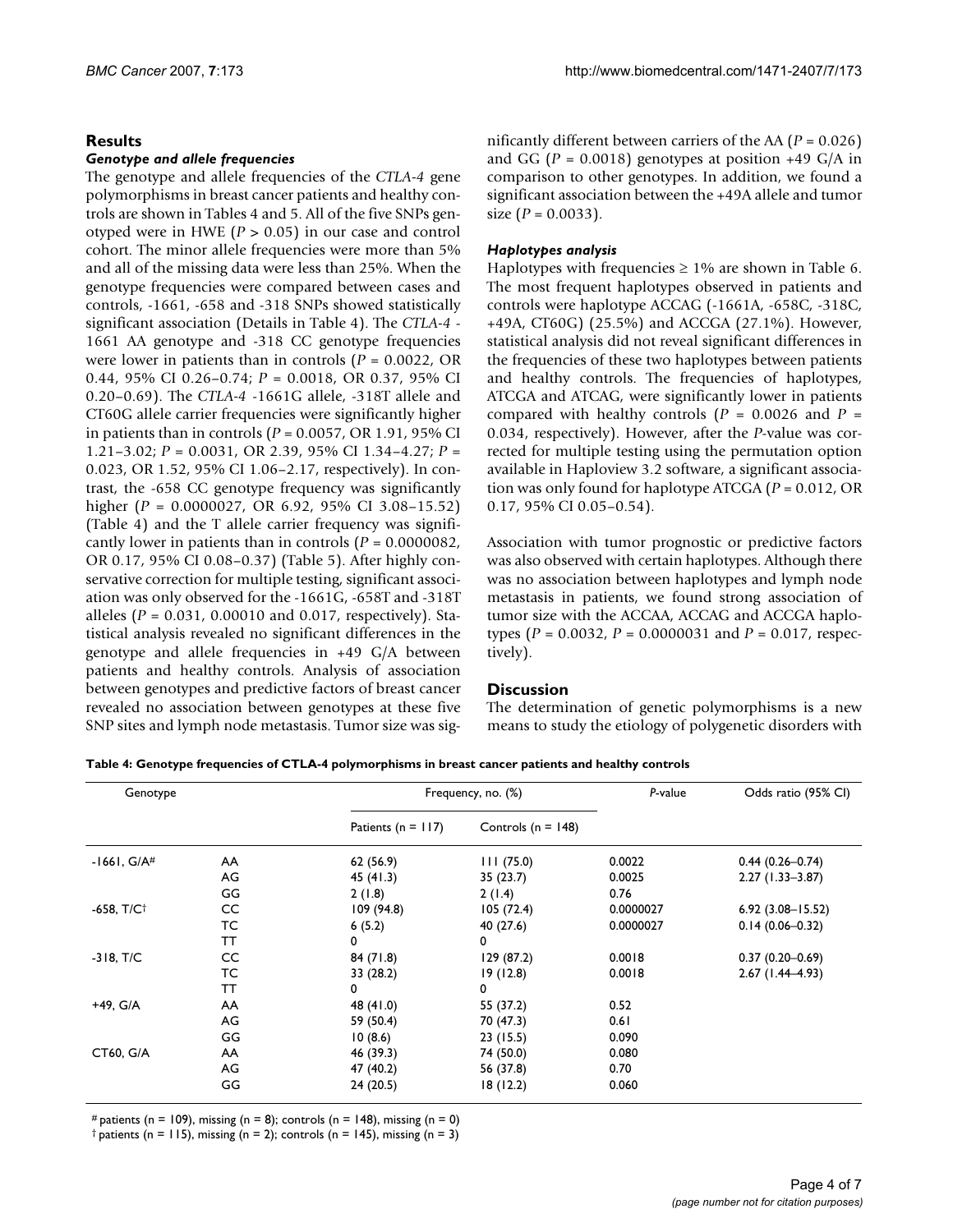| <b>SNP</b>           | Breast cancer ( $n = 117$ )   |                  | Healthy controls $(n = 148)$  |                  | P-value                | Odds ratio (95%<br>CI) |
|----------------------|-------------------------------|------------------|-------------------------------|------------------|------------------------|------------------------|
|                      | Allele count<br>(minor/major) | Allele frequency | Allele count<br>(minor/major) | Allele frequency |                        |                        |
| $CTLA-4 - 1661G/A$ # | 49/169                        | 22.5%            | 39/257                        | 13.2%            | $0.0057$ <sup>a</sup>  | $1.91(1.21 - 3.02)$    |
| $CTLA-4 -658T/C^+$   | 6/224                         | 2.6%             | 40/250                        | 13.8%            | 0.0000082 <sup>b</sup> | $0.17(0.08 - 0.37)$    |
| $CTLA-4 - 318T/C$    | 33/201                        | 14.1%            | 19/277                        | 6.4%             | 0.0031c                | $2.39$ (1.34-4.27)     |
| CTI A-4 $+49$ G/A    | 79/155                        | 33.8%            | 116/180                       | 39.2%            | 0.20                   |                        |
| CTLA-4 CT60G/A       | 95/139                        | 40.6%            | 92/204                        | 31.1%            | 0.023                  | $1.52(1.06 - 2.17)$    |

**Table 5: CTLA-4 allele counts and frequencies in breast cancer patients and healthy controls**

# patients (n = 109), missing (n = 8); controls (n = 148), missing (n = 0)  $\dagger$  patients (n = 115), missing (n = 2); controls (n = 145), missing (n = 3)

*aP* = 0.031, *bP* = 0.00010 and *cP* = 0.017 after correcting the *P*-value for multiple testing by Haploview program using 10,000 permutations.

complex inheritance patterns, such as cancer, diabetes and hypertension [17]. CTLA-4 exerts distinct independent effects during different phases of T cell responses, including setting the threshold for T cell activation, suppression of T cell proliferation, and induction of apoptosis in activated T cells [18]. It may even contribute directly to the regulation of B cell responses, since B cells express CTLA-4 after cell-cell contact with activated T cells [19]. Polymorphisms in the *CTLA-4* gene have been tested for association with breast cancer in an Iranian population [12,13]. In the case-control study described here, we investigated the association between five putatively functional polymorphisms (-1661 G/A, -658 T/C, -318 T/C, +49 G/A and CT60 G/A) of the *CTLA-4* gene and the risk of sporadic breast cancer in Chinese Han women.

A promoter region is the transcription factor binding site and regulates the level of expression of the gene [20]. This was the first study indicating that in the *CTLA-4* promoter -658 CC genotype may increase breast cancer risk and - 658T allele has a protective role in breast cancer. We also found that -1661 AA genotype and -318 CC genotype frequencies were lower in patients than in controls. The - 1661G allele and -318T allele carrier frequencies were significantly higher in patients than in controls. These results suggest that these alleles might have an association with breast cancer risk in Chinese Han women. In contrast, there were no significant differences in genotype, allele, or haplotype frequencies in -1661 A/G and -318 C/T loci between patients and healthy controls in the Iranian population [13]. Some reports have suggested that the -318T allele may play a protective role in autoimmune disease [8,9]. The presence of the -318T allele may contribute to

| CTLA-4 haplotype |        |        | Freq. | <b>Breast</b><br>cancer ( $n =$<br>117) | Healthy<br>controls (n<br>$= 148$ | P-value | Odds ratio<br>(95% CI) |         |                        |
|------------------|--------|--------|-------|-----------------------------------------|-----------------------------------|---------|------------------------|---------|------------------------|
| $-1661$          | $-658$ | $-318$ | $+49$ | CT60                                    |                                   |         |                        |         |                        |
| A                | C      | C      | G     | A                                       | 0.25                              | 22.1%   | 27.1%                  | 0.19    |                        |
| A                | C      | C      | A     | G                                       | 0.22                              | 25.5%   | 19.3%                  | 0.089   |                        |
| A                | C      | С      | A     | A                                       | 0.20                              | 16.5%   | 22.5%                  | 0.085   |                        |
| G                | С      | т      | A     | A                                       | 0.062                             | 8.1%    | 4.6%                   | 0.081   |                        |
| A                | С      | С      | G     | G                                       | 0.058                             | 8.0%    | 4.1%                   | 0.053   |                        |
| G                | C      | C      | A     | A                                       | 0.052                             | 6.5%    | 4.2%                   | 0.22    |                        |
| A                | т      | C      | G     | A                                       | 0.040                             | 1.1%    | 6.3%                   | 0.0026a | $0.17(0.05 -$<br>0.54) |
| G                | C      | C      | A     | G                                       | 0.033                             | 3.9%    | 2.8%                   | 0.50    |                        |
| A                |        | С      | A     | A                                       | 0.025                             | 1.2%    | 3.5%                   | 0.091   |                        |
| G                | C      | T      | A     | G                                       | 0.016                             | 2.2%    | 1.1%                   | 0.32    |                        |
| A                | T      | C      | A     | G                                       | 0.015                             | 0.3%    | 2.5%                   | 0.034   | $0.12(0.02 -$<br>0.92) |
| A                | С      | т      | A     | A                                       | 0.010                             | 2.0%    | 0.3%                   | 0.062   |                        |

**Table 6: CTLA-4 haplotype frequencies in breast cancer patients and healthy controls**

*aP* = 0.012 after correcting the *P*-value for multiple testing by Haploview program using 10,000 permutations.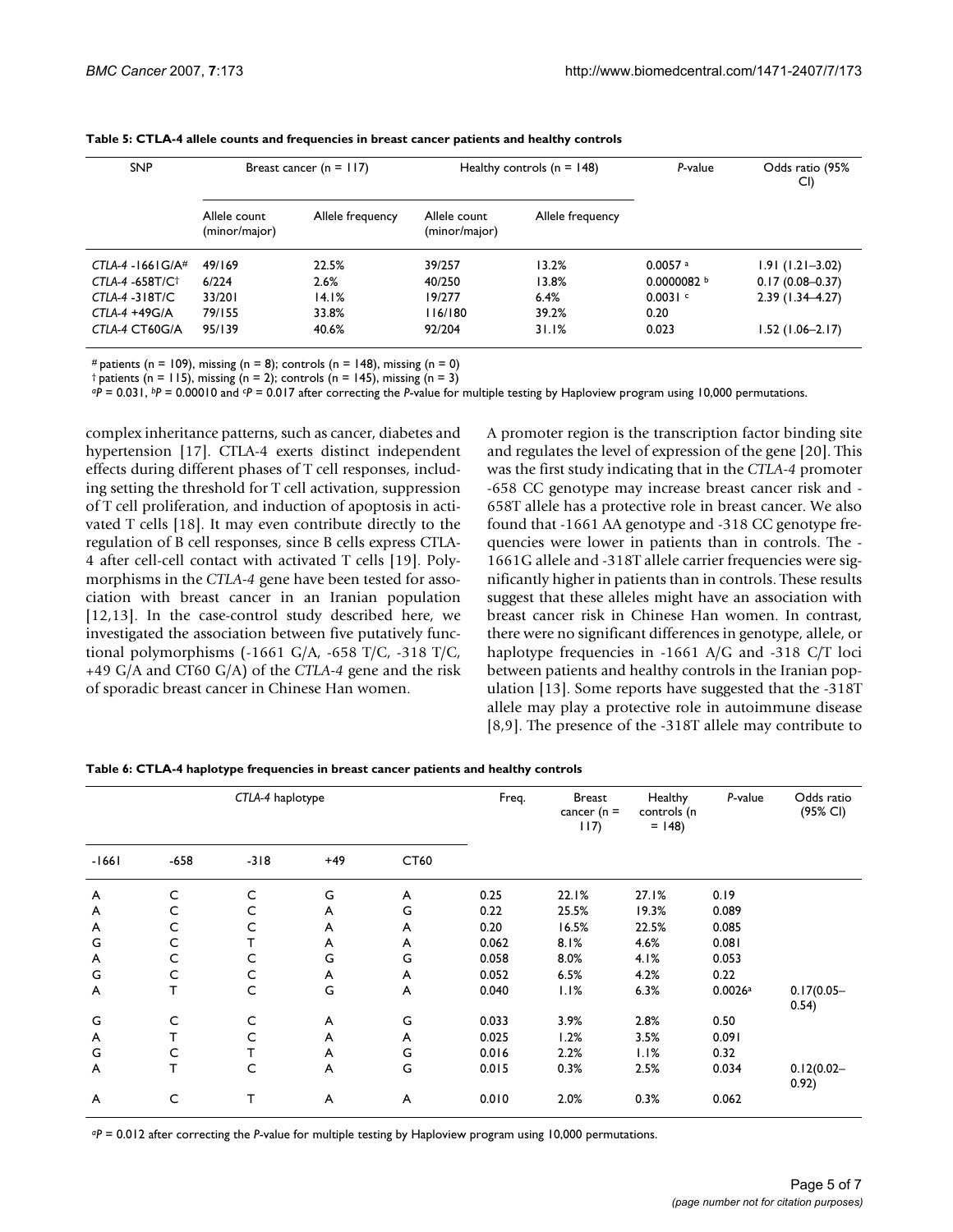up regulation of *CTLA-4* expression, and may therefore represent one mechanism that inhibits exaggerated immune activity [21]. Although we did not obtain the TT genotype of the -318 T/C site, our results show that T allele frequency was associated with an increased risk of breast cancer. Thus, our findings are consistent with earlier studies showing that the -318T allele increases the expression of *CTLA-4*, inhibits the activation of T lymphocytes and consequently limits the potency of tumor immunity. On the other hand, our results did not show an association of promoter genotypes and alleles with lymph node metastasis and tumor size at the time of diagnosis in breast cancer patients.

Among all of the *CTLA-4* gene variants, the +49 G/A polymorphism is the most extensively studied, since this is the only polymorphism in the *CTLA-4* gene that alters an amino acid [7]. Moreover, the *CTLA-4* +49G allele has also been associated with incomplete glycosylation of the signal peptide and altered processing in the endoplasmic reticulum, which affects the CTLA-4-driven down regulation of T-cell activation and is an important factor in the pathogenesis of autoimmune diseases [16,22]. In our study, there were no significant differences in genotype or allele frequencies in +49 G/A between patients and healthy controls. However, the tumor size was significantly different between carriers of the AA and GG genotypes at position +49 G/A in comparison to other genotypes. This result suggests that +49 G/A was involved in the progression of breast cancer rather than in its initial development in Chinese Han women. The CT60 G/A polymorphism, located in 6.1-kb region 3' of the *CTLA-4* gene, affects the ratio of trans-membrane to soluble mRNA splice forms of the *CTLA-4* gene. Furthermore, the allele G is associated with lower levels of soluble CTLA-4 (sCTLA-4) expression. Genotypes producing higher levels of sCTLA-4 have been shown to protect against the development of autoimmune disease [23]. Many studies have reported that the CT60G allele was increased in patients of autoimmune diseases [24-26]. In our case-control study, we report for the first time that the CT60G allele shows a weak association with breast cancer, although the genotypic distributions were not significantly different between patients and controls. Our findings were in contrast to previous hypotheses proposing that alleles conferring susceptibility to autoimmunity are sparse in patients with cancer. To substantiate this result, further case-control studies of other ethnic groups are required. In addition, more studies should be carried out to clarify the exact mechanism of CT60 variant effects. In Taiwanese and Dutch populations, the *CTLA-4* CT60G allele is the predominant one [24,27]. However, in our study, the CT60A allele is more prevalent than the allele G, consistent with previous reports [28]. Our study also revealed there was no association of CT60 genotypes or alleles with

lymph node metastasis and tumor size at the time of diagnosis in breast cancer patients.

Previous studies have suggested that differences in CTLA-4 function are most likely to be associated with the haplotype rather than with individual SNP [29]. The frequencies of the haplotypes, ATCGA and ATCAG, were lower in patients compared with healthy controls. However, after the *P*-value was corrected for multiple testing only haplotype ATCGA showed a significant difference. This result might imply a protective role for these two haplotypes in combination of breast cancer in Chinese Han women. Tsung-Hsien Su et al. reported that CGG (-318C, +49G, CT60G) was the most prevalent haplotype in Taiwanese women [30]. In this context, the most frequent haplotypes in patients and controls were ACCAG and ACCGA. However, statistical analysis did not reveal significant differences in the frequencies of these two haplotypes between patients and healthy controls. Furthermore, we found significant association of ACCAA, ACCAG and ACCGA haplotypes with tumor size, suggesting that these three haplotypes participate in the progression of breast cancer.

## **Conclusion**

Our data suggest that the *CTLA-4* gene may be involved in the susceptibility to and progression of breast cancer in the Chinese Han population. The promoter region (-1661 G/A, -658 T/C, -318 T/C) of the *CTLA-4* gene may be the causal variants in breast cancer disease, whereas *CTLA-4* +49 G/A may participate in the progression of breast cancer. In addition, this study also demonstrates that the *CTLA-4* haplotypes, ATCGA and ATCAG, may have a protective role in breast cancer. We also show that three haplotypes, ACCAA, ACCAG and ACCGA, participate in the progression of breast cancer. Considering that the limited sample size may produce relative risk estimates lacking adequate precision, extended analyses with larger sample size should be carried out from different ethnic origins to further verify this association.

#### **Abbreviations**

CI, confidence interval; CTLA-4, cytotoxic T-lymphocyte antigen-4; HWE, Hardy-Weinberg equilibrium; NK, natural killer; PCR-RFLP, polymerase chain reaction-restriction fragment length polymorphism; sCTLA-4, soluble CTLA-4; SNP, single nucleotide polymorphism

#### **Competing interests**

The author(s) declare that they have no competing interests.

#### **Authors' contributions**

Lihong Wang performed the primer design and wrote the drafts. Dalin Li collected the patient and control blood samples. Zhenkun Fu and Heng Li performed the PCR-